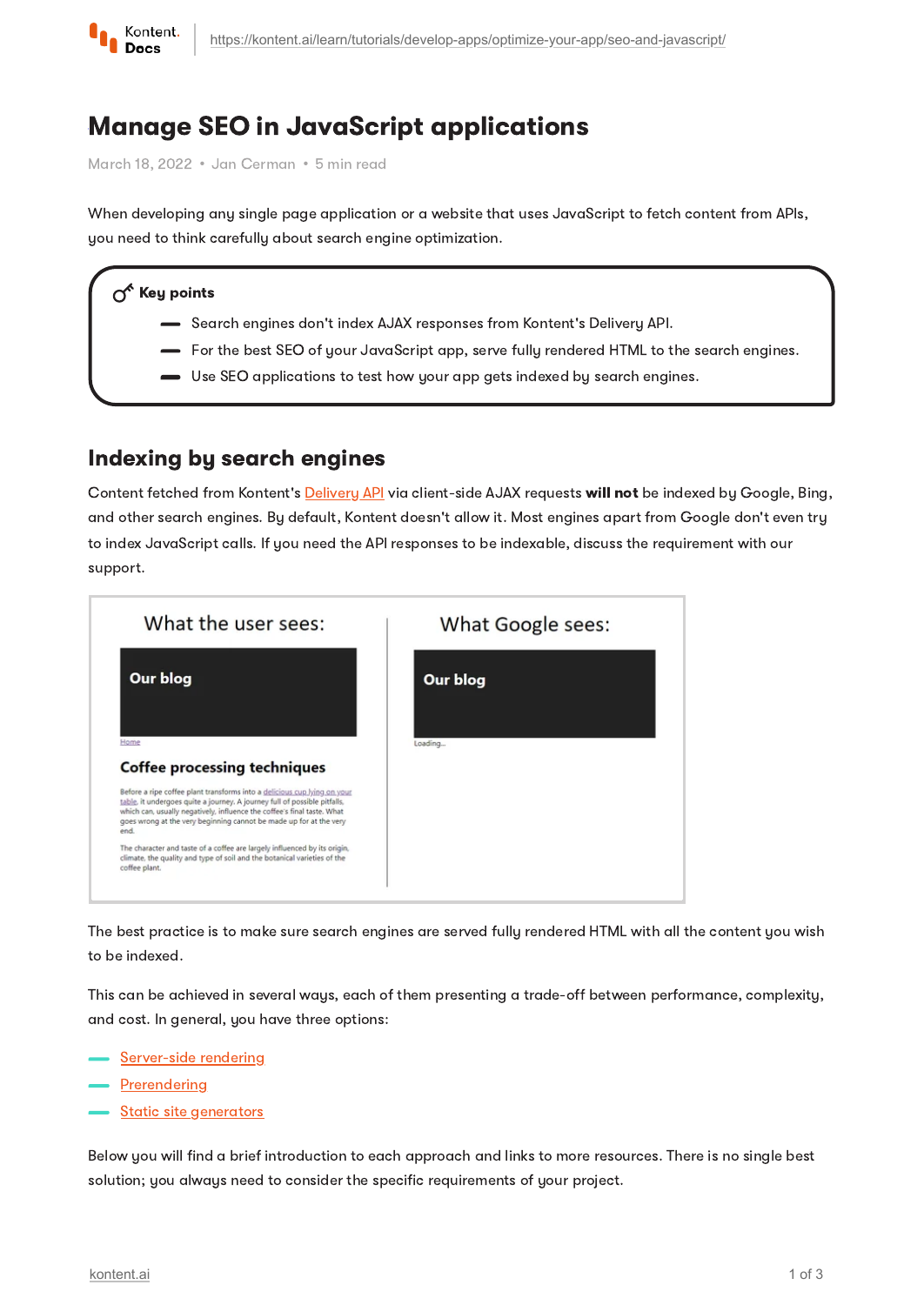

### <span id="page-1-0"></span>Server-side rendering

Server-side rendering is the practice of using a server to render content and serve the rendered HTML on the initial page load. The full JavaScript bundle loads later and subsequent requests are handled by the client. This solves the SEO problem and can improve perceived performance by reducing the initial load time of your single-page app.

These kinds of apps are sometimes called isomorphic applications because their code can run on both client and server.

On the downside, server-side rendering increases the complexity of your application and can hinder performance in some situations, for example, when the server is under a heavy load.

Read more about [server-side](https://www.javascriptstuff.com/server-side-render/) rendering  $\mathcal{B}$  to decide if it makes sense for your project.

All major front-end frameworks support server-side rendering or provide dedicated server-side rendering frameworks:

- React: Read about React [server-side](https://medium.freecodecamp.org/demystifying-reacts-server-side-render-de335d408fe4) rendering or check out [Next.js](https://nextjs.org/learn/basics/create-nextjs-app) .
- Angular: See <u>Angular [Universal](https://angular.io/guide/universal) <mark>C</mark></u>.
- Vue: Read the <u>Vue [server-side](https://vuejs.org/guide/scaling-up/ssr.html) rendering quide  $\mathbb C$ </u> or check out <u>[Nuxt.js](https://nuxtjs.org/)  $\mathbb C.$ </u>

### <span id="page-1-1"></span>Prerendering

Rather than using a web server to compile HTML on the fly per request, prerendering simply generates static HTML files for specific routes at build time. The advantage is that setting up prerendering is simpler and it allows you to keep your frontend as a static site without the need for a node server.

Any single page application using webpack can be prerendered using the [Prerender](https://github.com/chrisvfritz/prerender-spa-plugin#readme) SPA Plugin C (often used for Vue apps).

For React specifically, there is [react-snapshot](https://github.com/geelen/react-snapshot)  $\mathbb C$  and [react-snap](https://github.com/stereobooster/react-snap)  $\mathbb C$ :

- [react-snapshot](https://medium.com/superhighfives/an-almost-static-stack-6df0a2791319) tutorial on Medium
- [react-snap](https://itnext.io/pre-rendering-your-react-application-with-react-snap-234e2408ed39) tutorial on Medium

Prerendering is also provided by several 3rd-party services, for example:

- [Netlify](https://www.netlify.com/docs/prerendering/)  $\mathcal{C}$  provides basic prerendering even for free its free plan.
- [Prerender.io](https://prerender.io/)  $\mathbb G$  is a dedicated prerendering service and is also open-source.

#### <span id="page-1-2"></span>Static site generators

Static site [generators](https://kontent.ai/learn/tutorials/develop-apps/optimize-your-app/static-sites/) are tools that take your source code, assets, content from APIs, and so on, and generate your website as a collection of static files. You can host the static files anywhere and SEO is not a problem. If your website doesn't require authentication or display real-time or user-specific data, consider using a static site generator.

 $\frac{\text{Staticgen.com}}{}{C}$  $\frac{\text{Staticgen.com}}{}{C}$  $\frac{\text{Staticgen.com}}{}{C}$  provides an overview of all static site generators.